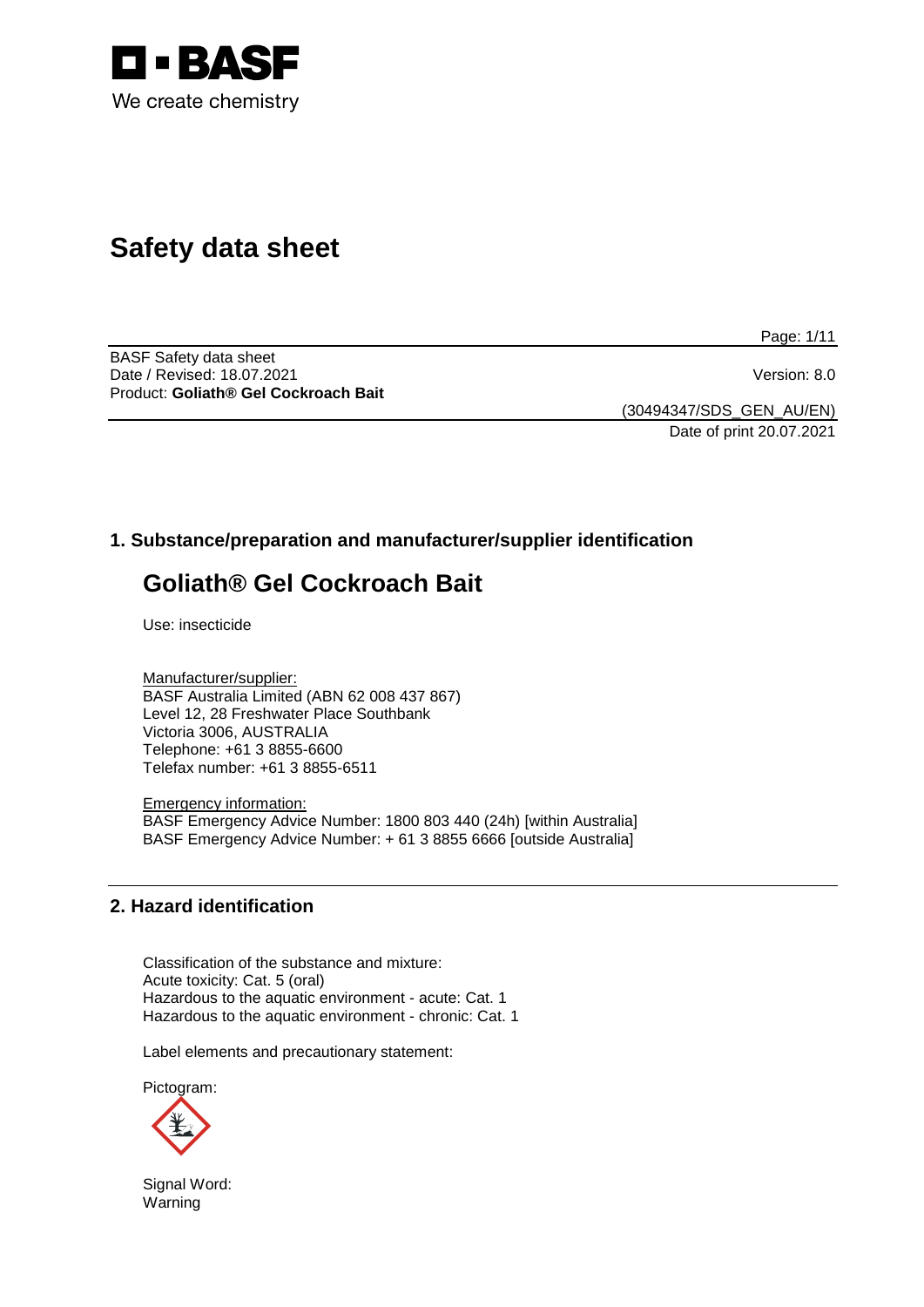Page: 2/11

#### BASF Safety data sheet Date / Revised: 18.07.2021 Version: 8.0 Product: **Goliath® Gel Cockroach Bait**

(30494347/SDS\_GEN\_AU/EN)

Date of print 20.07.2021

| <b>Hazard Statement:</b>                             |                                                                                      |  |  |
|------------------------------------------------------|--------------------------------------------------------------------------------------|--|--|
| H <sub>303</sub>                                     | May be harmful if swallowed.                                                         |  |  |
| H400                                                 | Very toxic to aquatic life.                                                          |  |  |
| H410                                                 | Very toxic to aquatic life with long lasting effects.                                |  |  |
| <b>Precautionary Statement:</b>                      |                                                                                      |  |  |
| P <sub>101</sub>                                     | If medical advice is needed, have product container or label at hand.                |  |  |
| P <sub>102</sub>                                     | Keep out of reach of children.                                                       |  |  |
| P <sub>103</sub>                                     | Read carefully and follow all instructions.                                          |  |  |
| Precautionary Statements (Prevention):               |                                                                                      |  |  |
| P273                                                 | Avoid release to the environment.                                                    |  |  |
| Precautionary Statements (Response):                 |                                                                                      |  |  |
| P301 + P312                                          | IF SWALLOWED: Call a POISON CENTER or doctor/physician if you<br>feel unwell.        |  |  |
| P391                                                 | Collect spillage.                                                                    |  |  |
|                                                      |                                                                                      |  |  |
| Precautionary Statements (Disposal):                 |                                                                                      |  |  |
| P <sub>501</sub>                                     | Dispose of contents and container to hazardous or special waste<br>collection point. |  |  |
| Other hazards which do not result in classification: |                                                                                      |  |  |

See section 12 - Results of PBT and vPvB assessment. If applicable information is provided in this section on other hazards which do not result in classification but which may contribute to the overall hazards of the substance or mixture.

# **3. Composition/information on ingredients**

## **Chemical nature**

Biocidal product, insecticide, Bait

#### Hazardous ingredients

Fipronil

Content (W/W): 0.05 % CAS Number: 120068-37-3 Acute Tox.: Cat. 2 (Inhalation - dust) Acute Tox.: Cat. 3 (oral) Acute Tox.: Cat. 3 (dermal) STOT RE (Central nervous system): Cat. 1 Aquatic Acute: Cat. 1 Aquatic Chronic: Cat. 1 M-factor acute: 1000 M-factor chronic: 10000

# **4. First-Aid Measures**

General advice: Remove contaminated clothing.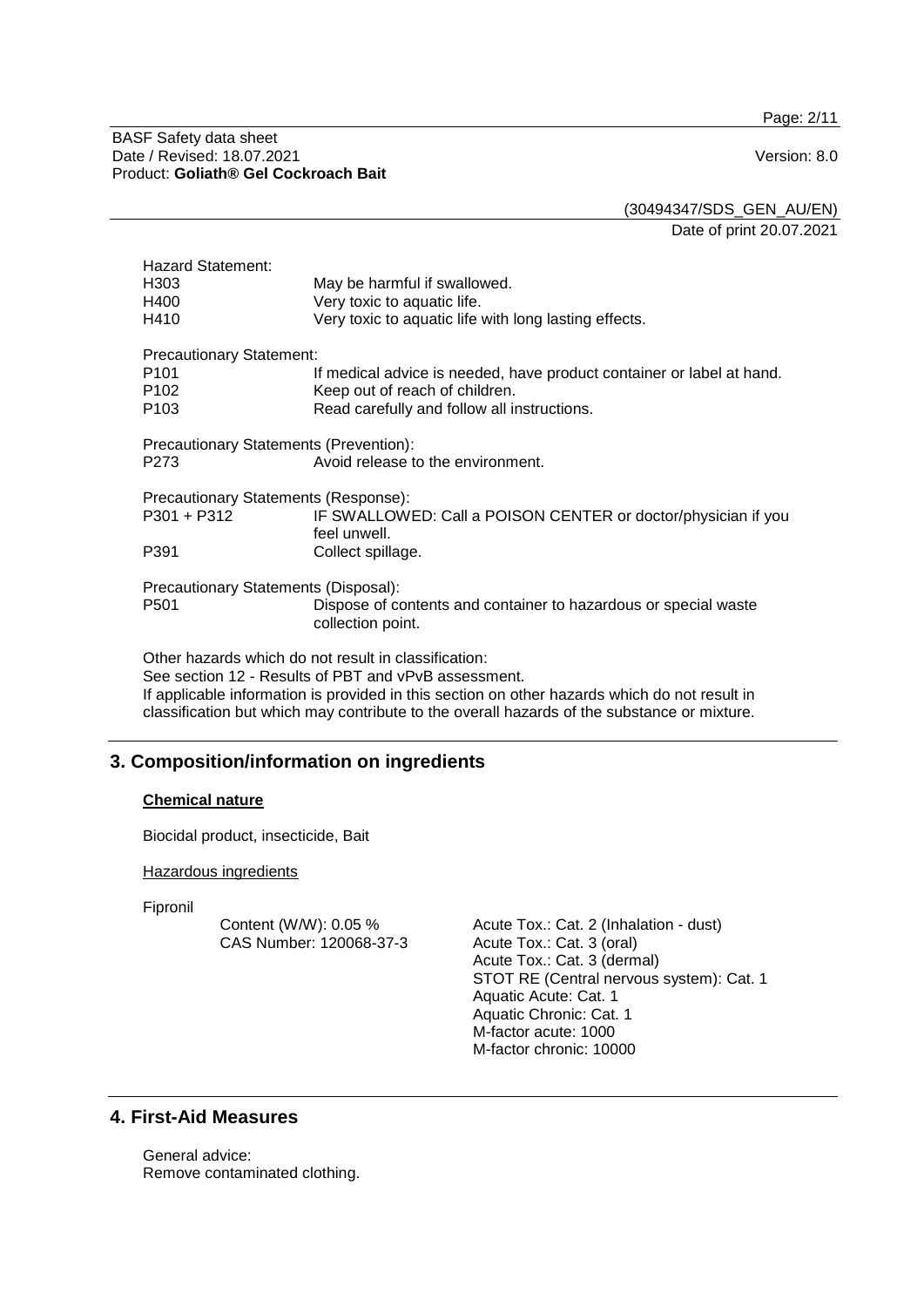Page: 3/11

#### BASF Safety data sheet Date / Revised: 18.07.2021 Version: 8.0 Product: **Goliath® Gel Cockroach Bait**

(30494347/SDS\_GEN\_AU/EN)

Date of print 20.07.2021

If inhaled: Keep patient calm, remove to fresh air.

On skin contact: Wash thoroughly with soap and water

On contact with eyes: Wash affected eyes for at least 15 minutes under running water with eyelids held open.

On ingestion: Immediately rinse mouth and then drink 200-300 ml of water, seek medical attention.

Note to physician:

Symptoms: Information, i.e. additional information on symptoms and effects may be included in the GHS labeling phrases available in Section 2 and in the Toxicological assessments available in Section 11., (Further) symptoms and / or effects are not known so far Treatment: Symptomatic treatment (decontamination, vital functions).

# **5. Fire-Fighting Measures**

Suitable extinguishing media: water spray, carbon dioxide, foam, dry powder

Specific hazards:

carbon monoxide, carbon dioxide, hydrogen chloride, hydrogen fluoride, nitrogen oxides, sulfur oxides, organochloric compounds The substances/groups of substances mentioned can be released in case of fire.

Special protective equipment:

Wear self-contained breathing apparatus and chemical-protective clothing.

Further information:

In case of fire and/or explosion do not breathe fumes. Keep containers cool by spraying with water if exposed to fire. Collect contaminated extinguishing water separately, do not allow to reach sewage or effluent systems. Dispose of fire debris and contaminated extinguishing water in accordance with official regulations.

## **6. Accidental Release Measures**

Personal precautions:

Use personal protective clothing. Avoid contact with the skin, eyes and clothing. Do not breathe vapour/spray.

Environmental precautions:

Do not discharge into the subsoil/soil. Do not discharge into drains/surface waters/groundwater.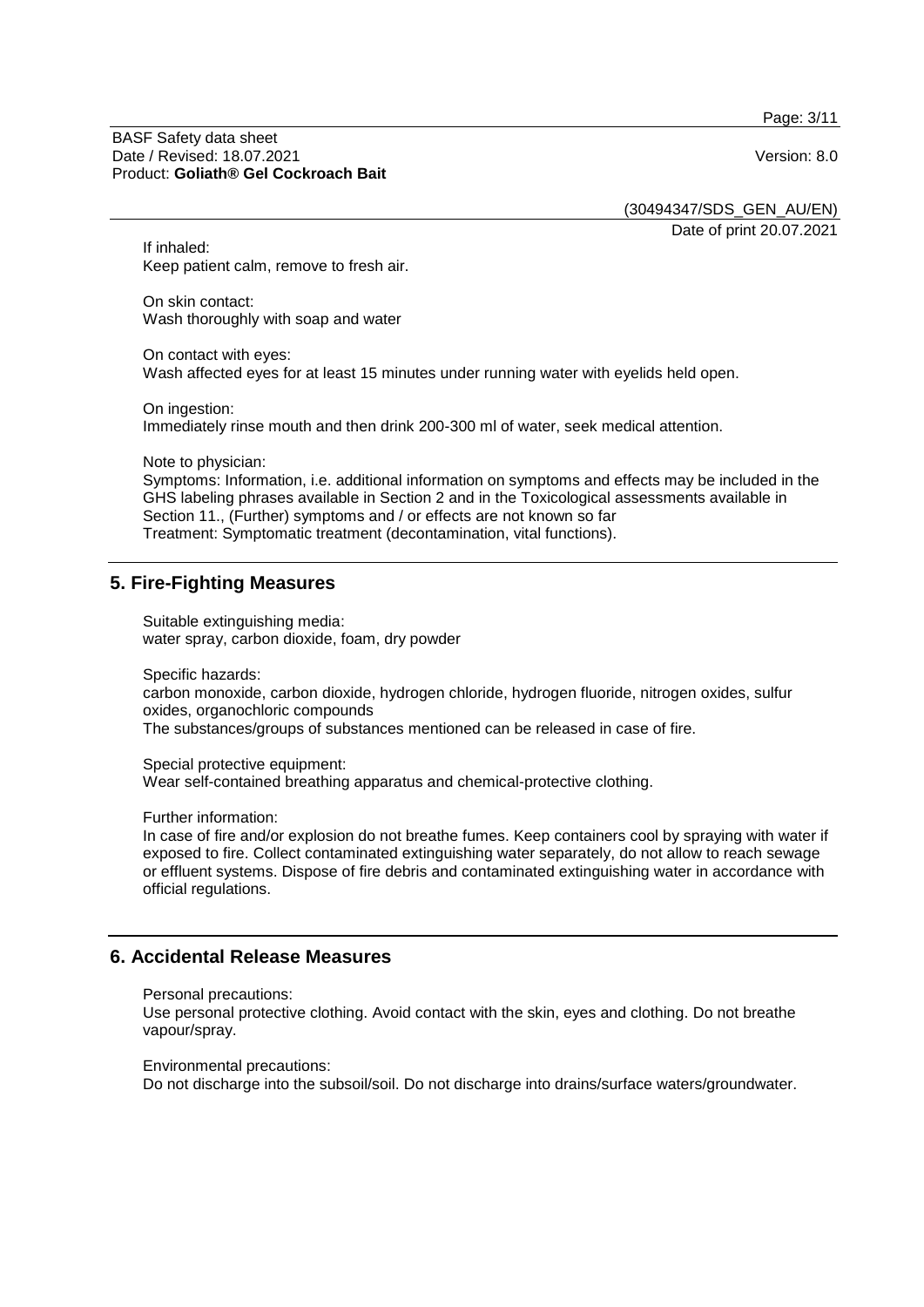Page: 4/11

#### BASF Safety data sheet Date / Revised: 18.07.2021 Version: 8.0 Product: **Goliath® Gel Cockroach Bait**

(30494347/SDS\_GEN\_AU/EN)

Date of print 20.07.2021

Methods for cleaning up or taking up:

For small amounts: Pick up with suitable absorbent material (e.g. sand, sawdust, general-purpose binder, kieselguhr).

For large amounts: Dike spillage. Pump off product.

Dispose of absorbed material in accordance with regulations. Collect waste in suitable containers, which can be labeled and sealed. Clean contaminated floors and objects thoroughly with water and detergents, observing environmental regulations.

## **7. Handling and Storage**

#### **Handling**

No special measures necessary if stored and handled correctly. Ensure thorough ventilation of stores and work areas. When using do not eat, drink or smoke. Hands and/or face should be washed before breaks and at the end of the shift.

Protection against fire and explosion: No special precautions necessary. The substance/product is non-combustible. Product is not explosive.

#### Storage

Segregate from foods and animal feeds. Further information on storage conditions: Keep away from heat. Protect from direct sunlight.

Protect from temperatures above: 35 °C

Changes in the properties of the product may occur if substance/product is stored above indicated temperature for extended periods of time.

## **8. Exposure controls and personal protection**

Components with occupational exposure limits

No substance specific occupational exposure limits known.

Personal protective equipment

Respiratory protection: Respiratory protection not required.

Hand protection: Hand protection not required.

Eye protection: Eye protection not required.

Body protection: Body protection not required.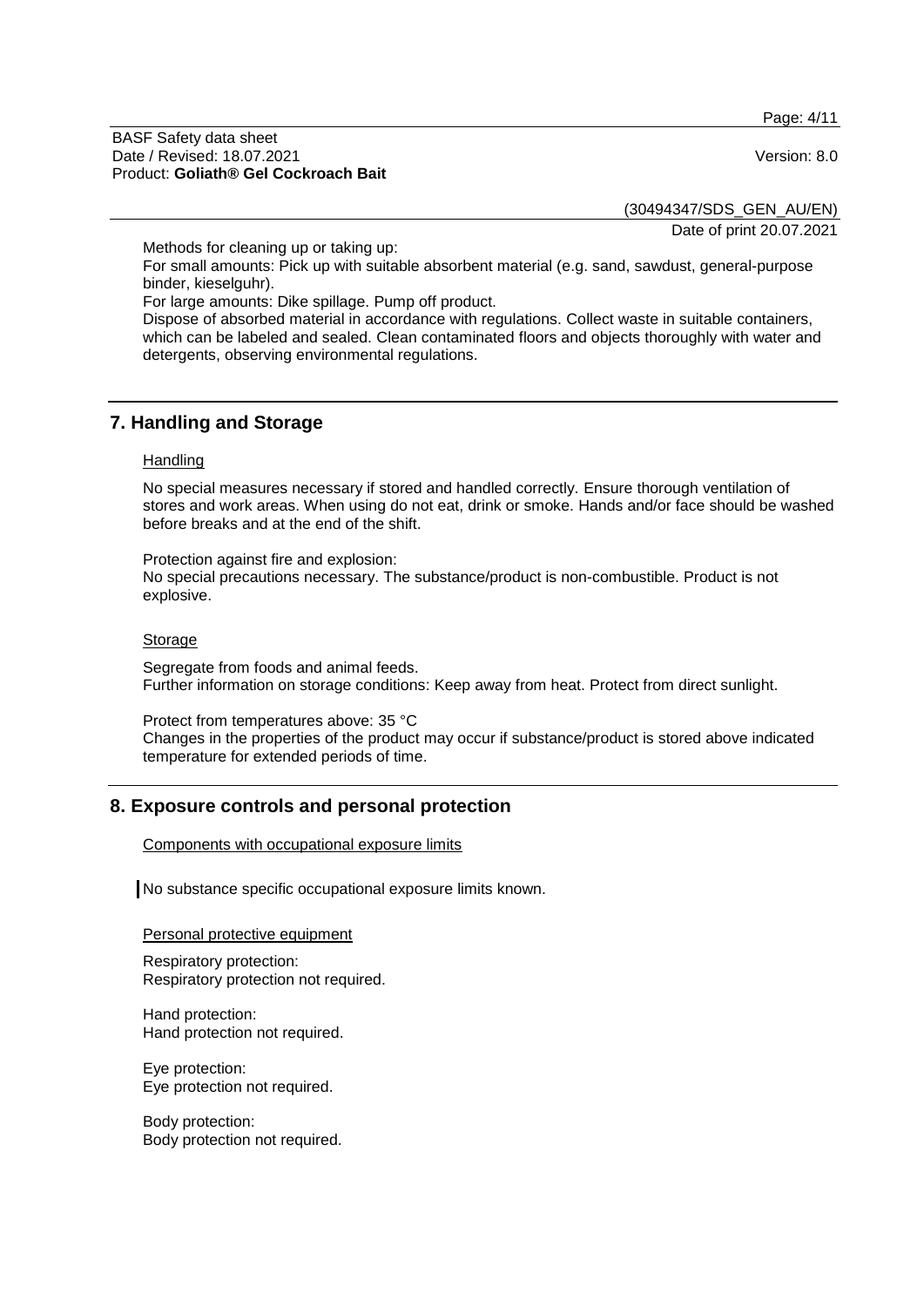Page: 5/11

BASF Safety data sheet Date / Revised: 18.07.2021 **Version: 8.0** Product: **Goliath® Gel Cockroach Bait**

(30494347/SDS\_GEN\_AU/EN)

Date of print 20.07.2021

General safety and hygiene measures:

Handle in accordance with good industrial hygiene and safety practice. Wearing of closed work clothing is recommended. Avoid contact with skin and eyes. Wash thoroughly after handling.

# **9. Physical and Chemical Properties**

| Form:<br>Colour:<br>Odour:<br>Odour threshold:  | liquid<br>brown<br>odourless<br>not applicable, odour not perceivable                                                                                                                                                                                                                                                                                                                                                                          |                                                                     |
|-------------------------------------------------|------------------------------------------------------------------------------------------------------------------------------------------------------------------------------------------------------------------------------------------------------------------------------------------------------------------------------------------------------------------------------------------------------------------------------------------------|---------------------------------------------------------------------|
| pH value:                                       | approx. $5 - 7$<br>$(10 \text{ g/l}, 21 \text{ }^{\circ}\text{C})$                                                                                                                                                                                                                                                                                                                                                                             |                                                                     |
| Melting point:                                  |                                                                                                                                                                                                                                                                                                                                                                                                                                                |                                                                     |
| Boiling point:                                  | The product has not been tested.<br>>100 °C                                                                                                                                                                                                                                                                                                                                                                                                    | (estimated)                                                         |
| Flash point:                                    | Non-flammable.                                                                                                                                                                                                                                                                                                                                                                                                                                 |                                                                     |
| Evaporation rate:                               | not applicable                                                                                                                                                                                                                                                                                                                                                                                                                                 |                                                                     |
| Lower explosion limit:                          |                                                                                                                                                                                                                                                                                                                                                                                                                                                |                                                                     |
| Upper explosion limit:                          | As a result of our experience with this<br>product and our knowledge of its<br>composition we do not expect any<br>hazard as long as the product is used<br>appropriately and in accordance with<br>the intended use.<br>As a result of our experience with this<br>product and our knowledge of its<br>composition we do not expect any<br>hazard as long as the product is used<br>appropriately and in accordance with<br>the intended use. |                                                                     |
| Ignition temperature:                           | 415 °C                                                                                                                                                                                                                                                                                                                                                                                                                                         | (Directive 92/69/EEC, A.15)                                         |
| Thermal decomposition:                          | 120 °C, 210 kJ/kg<br>(onset temperature) Not a substance<br>liable to self-decomposition<br>according to UN transport<br>regulations, class 4.1.                                                                                                                                                                                                                                                                                               | (DSC (OECD 113))                                                    |
| SADT:                                           | $>75^{\circ}$ C<br>Heat accumulation / Dewar 500 ml (SADT, UN-Test H.4, 28.4.4)                                                                                                                                                                                                                                                                                                                                                                |                                                                     |
| Explosion hazard:<br>Fire promoting properties: | not explosive<br>not fire-propagating                                                                                                                                                                                                                                                                                                                                                                                                          | (Directive 92/69/EEC, A.14)<br>(UN Test O.2 (oxidizing<br>liquids)) |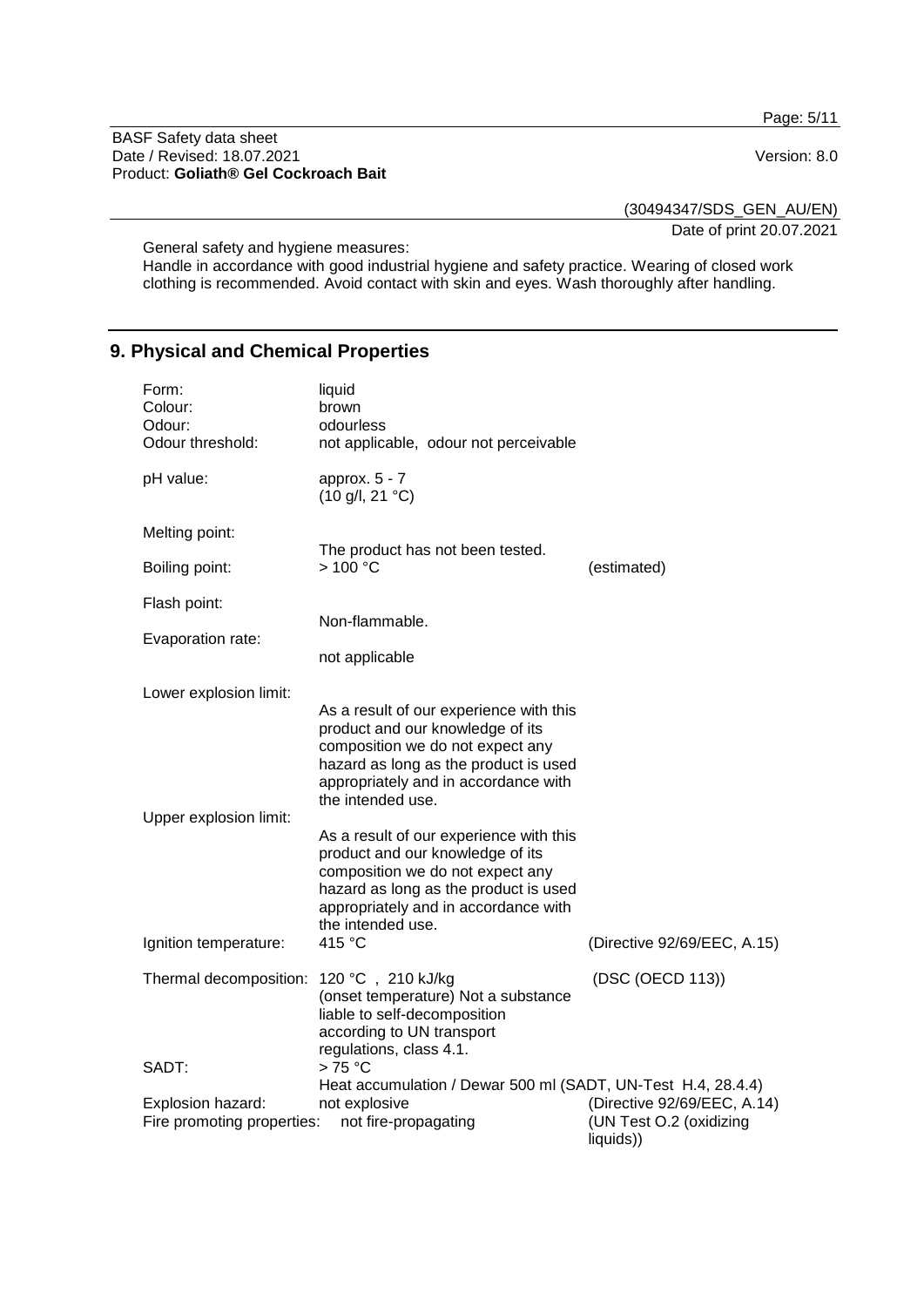Page: 6/11

#### BASF Safety data sheet Date / Revised: 18.07.2021 **Version: 8.0** Product: **Goliath® Gel Cockroach Bait**

(30494347/SDS\_GEN\_AU/EN)

Date of print 20.07.2021

| Vapour pressure:                                                            | approx. 23 hPa<br>(20 °C)<br>Information applies to the solvent. |
|-----------------------------------------------------------------------------|------------------------------------------------------------------|
| Density:                                                                    | approx. $1.27$ g/cm3<br>(20 °C)                                  |
| Relative vapour density (air):                                              | not applicable                                                   |
| Solubility in water:<br>Partitioning coefficient n-octanol/water (log Pow): | dispersible<br>not applicable                                    |

Other Information:

If necessary, information on other physical and chemical parameters is indicated in this section.

# **10. Stability and Reactivity**

Conditions to avoid: See SDS section 7 - Handling and storage.

Thermal decomposition: 120 °C, 210 kJ/kg (DSC (OECD 113)) (onset temperature) Not a substance liable to selfdecomposition according to UN transport regulations, class 4.1.

Substances to avoid: strong bases, strong acids, strong oxidizing agents

Hazardous reactions: No hazardous reactions if stored and handled as prescribed/indicated.

Hazardous decomposition products: No hazardous decomposition products if stored and handled as prescribed/indicated.

## **11. Toxicological Information**

## **Acute toxicity**

Assessment of acute toxicity: Of low toxicity after single ingestion. Virtually nontoxic after a single skin contact. Virtually nontoxic by inhalation.

Experimental/calculated data: LD50 rat (oral): 4,400 mg/kg (OECD Guideline 401)

LC50 (by inhalation): The product has not been tested. The statement has been derived from the properties of the individual components.

LD50 rat (dermal): > 5,000 mg/kg (OECD Guideline 402)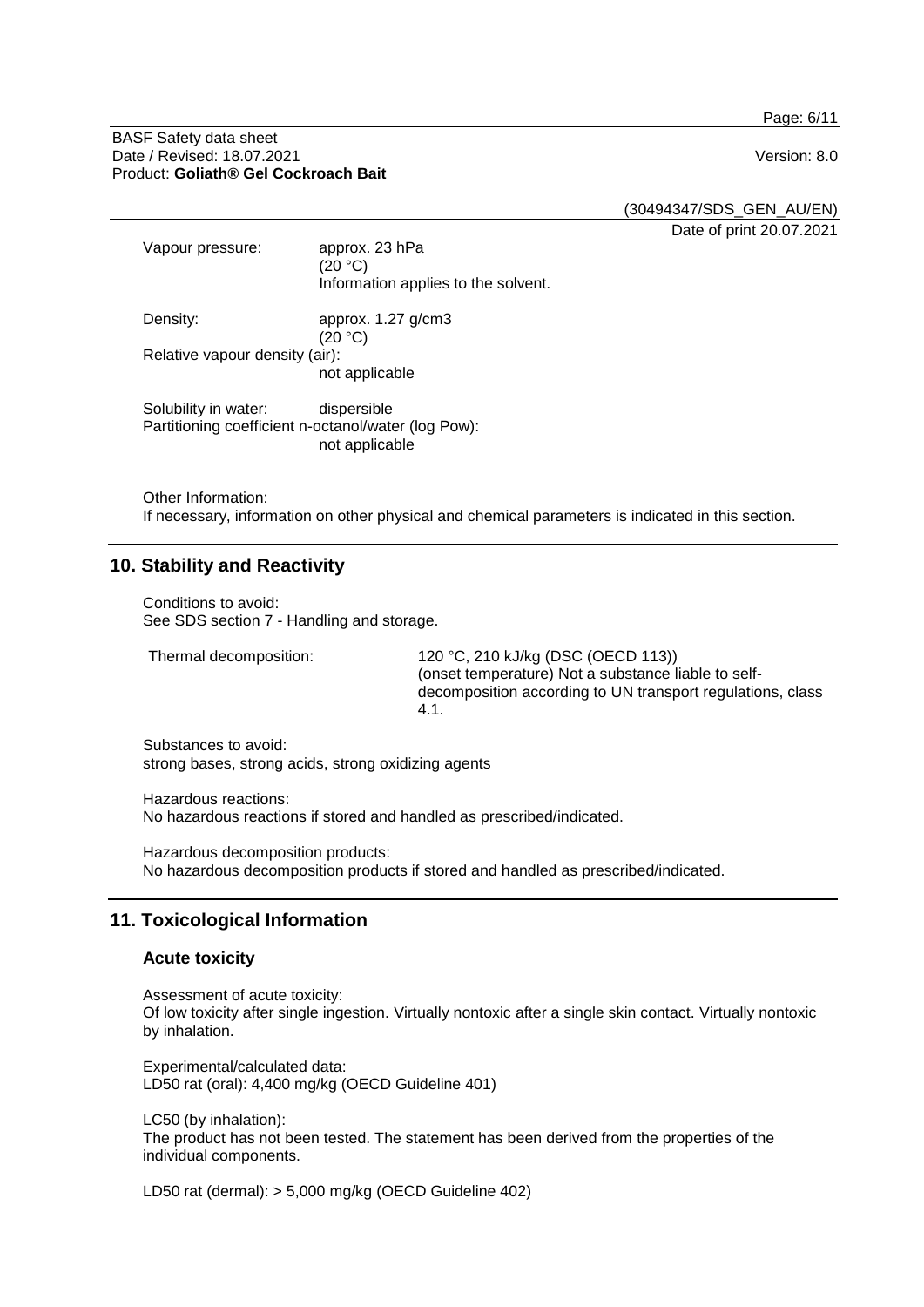Page: 7/11

#### BASF Safety data sheet Date / Revised: 18.07.2021 Version: 8.0 Product: **Goliath® Gel Cockroach Bait**

(30494347/SDS\_GEN\_AU/EN)

Date of print 20.07.2021

Information on: Fipronil Experimental/calculated data: LC50 rat (by inhalation): 0.36 mg/l 4 h (OECD Guideline 403) Tested as dust aerosol. ----------------------------------

#### **Irritation**

Assessment of irritating effects: Not irritating to the eyes. Not irritating to the skin.

Experimental/calculated data: Skin corrosion/irritation rabbit:

Serious eye damage/irritation rabbit:

#### **Respiratory/Skin sensitization**

Assessment of sensitization: There is no evidence of a skin-sensitizing potential.

Experimental/calculated data: Guinea pig maximization test guinea pig:

## **Germ cell mutagenicity**

Assessment of mutagenicity:

The product has not been tested. The statement has been derived from the properties of the individual components. Mutagenicity tests revealed no genotoxic potential.

## **Carcinogenicity**

Assessment of carcinogenicity: The product has not been tested. The statement has been derived from the properties of the individual components.

Information on: Fipronil

Assessment of carcinogenicity:

In long-term studies in rats the substance induced thyroid tumors. The effect is caused by an animal specific mechanism that has no human counter part. In long-term studies in mice in which the substance was given by feed, a carcinogenic effect was not observed.

----------------------------------

## **Reproductive toxicity**

Assessment of reproduction toxicity:

The product has not been tested. The statement has been derived from the properties of the individual components. The results of animal studies gave no indication of a fertility impairing effect.

## **Developmental toxicity**

Assessment of teratogenicity: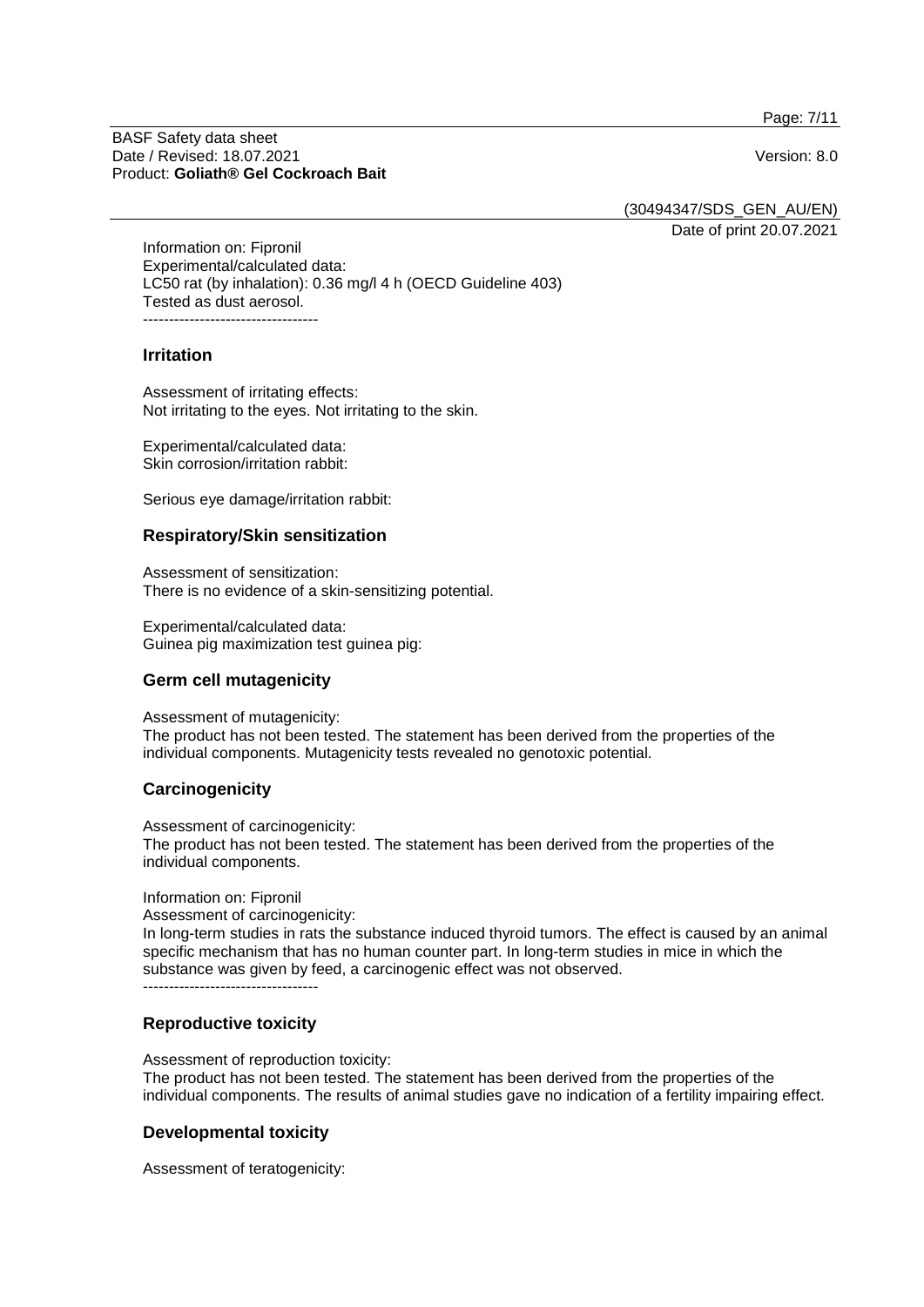Page: 8/11

#### BASF Safety data sheet Date / Revised: 18.07.2021 **Version: 8.0** Product: **Goliath® Gel Cockroach Bait**

(30494347/SDS\_GEN\_AU/EN)

Date of print 20.07.2021

The product has not been tested. The statement has been derived from the properties of the individual components. Animal studies gave no indication of a developmental toxic effect at doses that were not toxic to the parental animals.

#### **Specific target organ toxicity (single exposure):**

Assessment of STOT single:

Based on the available information there is no specific target organ toxicity to be expected after a single exposure.

Remarks: The product has not been tested. The statement has been derived from the properties of the individual components.

#### **Repeated dose toxicity and Specific target organ toxicity (repeated exposure)**

Assessment of repeated dose toxicity: The product has not been tested. The statement has been derived from the properties of the individual components.

Information on: Fipronil Assessment of repeated dose toxicity: Causes mortality and signs of neurotoxicity through prolonged or repeated exposure. ----------------------------------

#### **Aspiration hazard**

The product has not been tested. The statement has been derived from the properties of the individual components. No aspiration hazard expected.

## **Other relevant toxicity information**

Misuse can be harmful to health.

# **12. Ecological Information**

#### **Ecotoxicity**

Assessment of aquatic toxicity: Very toxic to aquatic life with long lasting effects. The product has not been tested. The statement has been derived from the properties of the individual components.

Information on: Fipronil Toxicity to fish: LC50 (96 h) 0.0852 mg/l, Lepomis macrochirus ----------------------------------

Information on: Fipronil Aquatic invertebrates: EC50 (48 h) 0.19 mg/l, Daphnia magna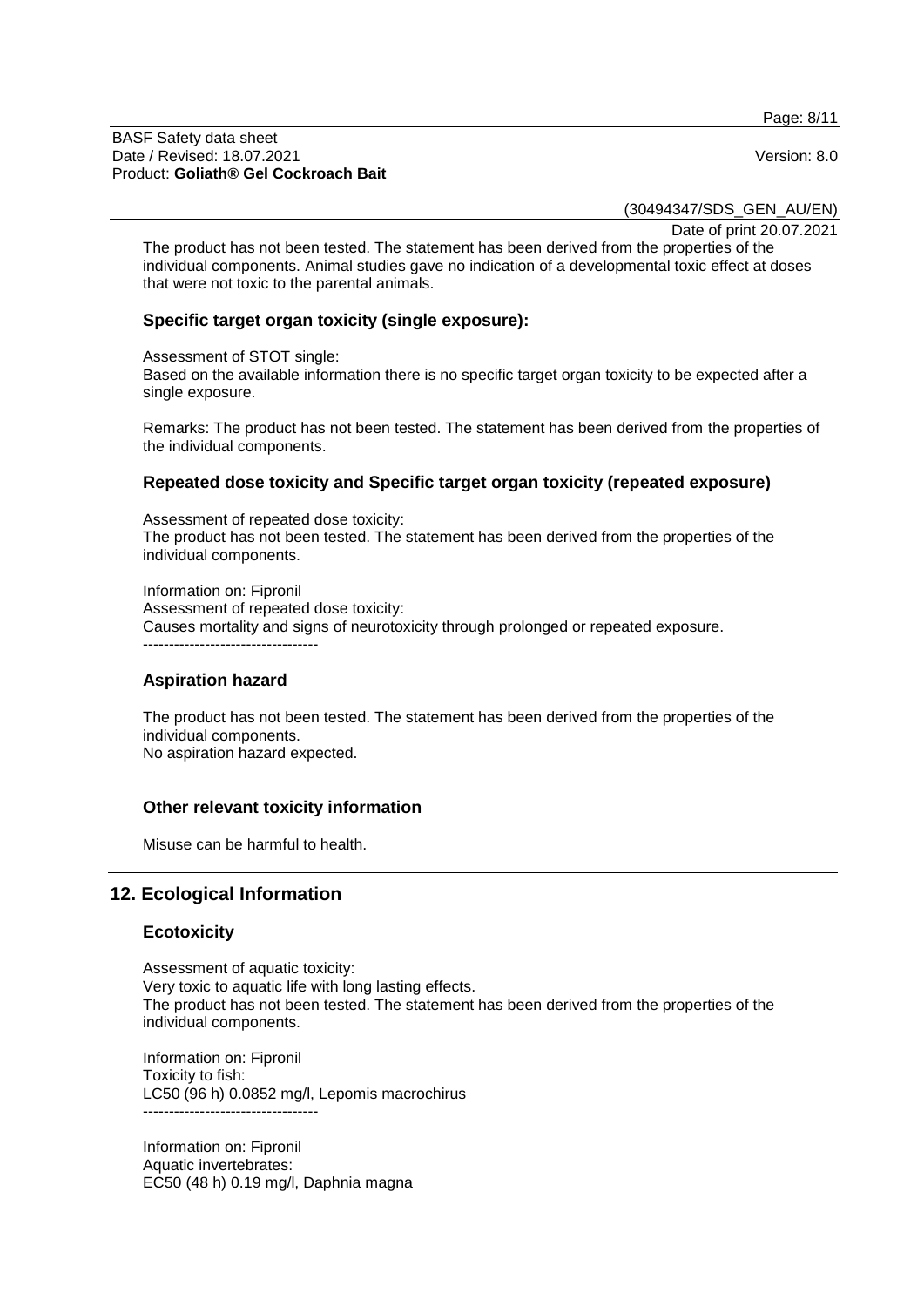Page: 9/11

#### BASF Safety data sheet Date / Revised: 18.07.2021 **Version: 8.0** Product: **Goliath® Gel Cockroach Bait**

(30494347/SDS\_GEN\_AU/EN)

Date of print 20.07.2021

LC50 (48 h) 0.00017 mg/l, Mysidopsis bahia ----------------------------------

Information on: Fipronil Aquatic plants: EC50 (72 h) 0.103 mg/l (growth rate), Scenedesmus subspicatus

No observed effect concentration (72 h)  $>= 0.14$  mg/l, Pseudokirchneriella subcapitata

EC50 (14 d) > 0.16 mg/l (biomass), Lemna gibba

No observed effect concentration  $(14 \text{ d})$  > 0.16 mg/l (biomass), Lemna gibba

----------------------------------

Information on: Fipronil Chronic toxicity to fish: No observed effect concentration (35 d) 0.0029 mg/l, Cyprinodon variegatus ----------------------------------

Information on: Fipronil Chronic toxicity to aquatic invertebrates: No observed effect concentration (28 d), 0.000008 mg/l, Mysidopsis bahia ----------------------------------

## **Mobility**

Assessment transport between environmental compartments: The product has not been tested. The statement has been derived from the properties of the individual components.

Information on: Fipronil Assessment transport between environmental compartments: Following exposure to soil, adsorption to solid soil particles is probable, therefore contamination of groundwater is not expected. ----------------------------------

## **Persistence and degradability**

Assessment biodegradation and elimination (H2O): The product has not been tested. The statement has been derived from the properties of the individual components.

Information on: Fipronil Assessment biodegradation and elimination (H2O): Not readily biodegradable (by OECD criteria). ----------------------------------

## **Bioaccumulation potential**

Assessment bioaccumulation potential: The product has not been tested. The statement has been derived from the properties of the individual components.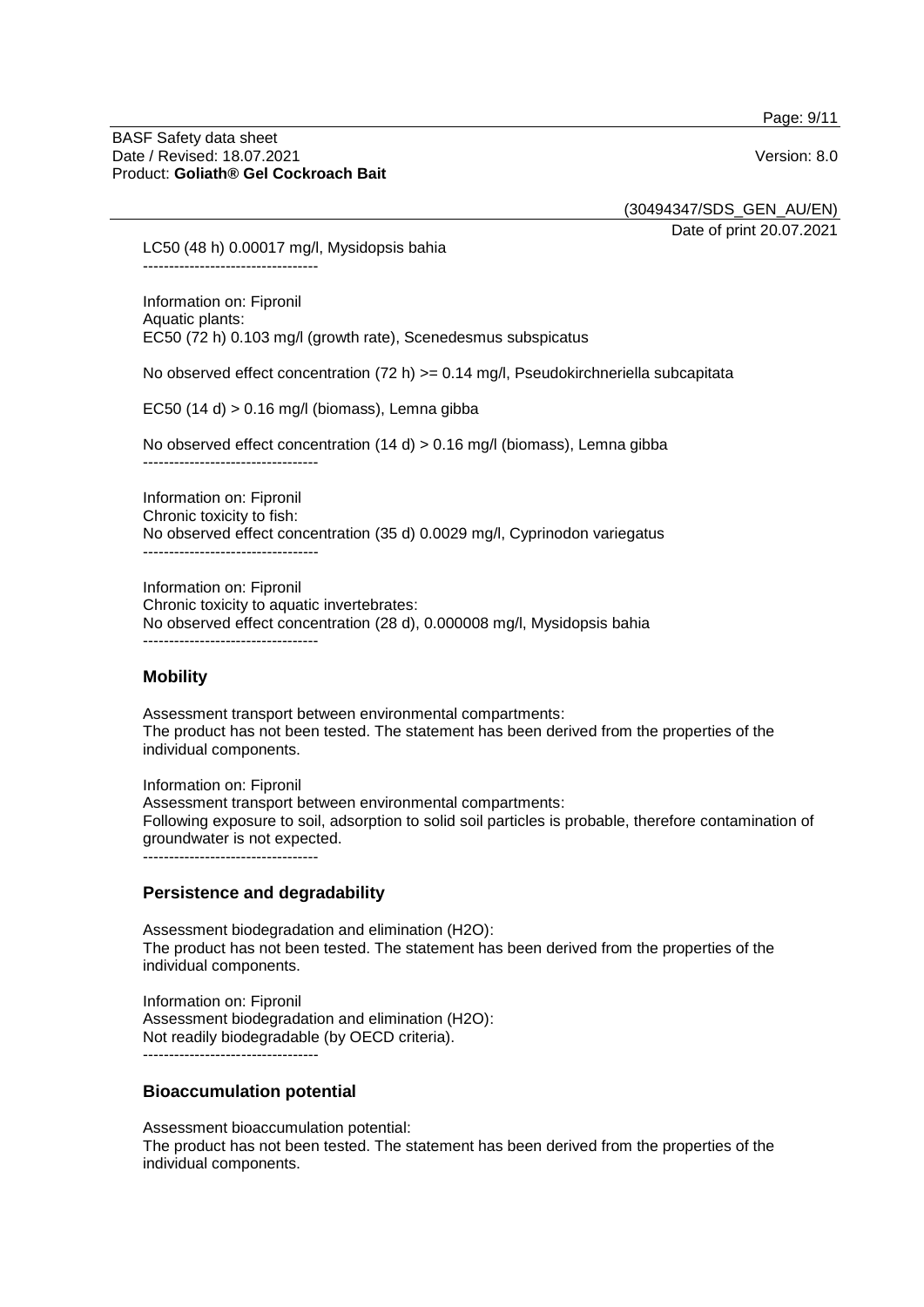Page: 10/11

BASF Safety data sheet Date / Revised: 18.07.2021 Version: 8.0 Product: **Goliath® Gel Cockroach Bait**

(30494347/SDS\_GEN\_AU/EN)

Date of print 20.07.2021

Information on: Fipronil Bioaccumulation potential: Bioconcentration factor: 321, Lepomis macrochirus Accumulation in organisms is not to be expected. ----------------------------------

#### **Additional information**

Other ecotoxicological advice: Do not discharge product into the environment without control.

## **13. Disposal Considerations**

Must be disposed of or incinerated in accordance with local regulations.

Contaminated packaging: Contaminated packaging should be emptied as far as possible and disposed of in the same manner as the substance/product.

## **14. Transport Information**

#### **Domestic transport:**

| Packing group:                      | Ш                                            |
|-------------------------------------|----------------------------------------------|
| ID number:                          | <b>UN 3082</b>                               |
| Transport hazard class(es): 9, EHSM |                                              |
| Proper shipping name:               | ENVIRONMENTALLY HAZARDOUS SUBSTANCE, LIQUID, |
|                                     | N.O.S. (contains FIPRONIL)                   |

#### **Further information**

Hazchem Code:3Z IERG Number:47

#### **Sea transport** IMDG

| Packing group:                      | Ш                                            |
|-------------------------------------|----------------------------------------------|
| ID number:                          | <b>UN 3082</b>                               |
| Transport hazard class(es): 9, EHSM |                                              |
| Marine pollutant:                   | YES                                          |
| Proper shipping name:               | ENVIRONMENTALLY HAZARDOUS SUBSTANCE, LIQUID, |
|                                     | N.O.S. (contains FIPRONIL)                   |

#### **Air transport** IATA/ICAO

| Packing group:                      |                                              |
|-------------------------------------|----------------------------------------------|
| ID number:                          | <b>UN 3082</b>                               |
| Transport hazard class(es): 9, EHSM |                                              |
| Proper shipping name:               | ENVIRONMENTALLY HAZARDOUS SUBSTANCE, LIQUID, |